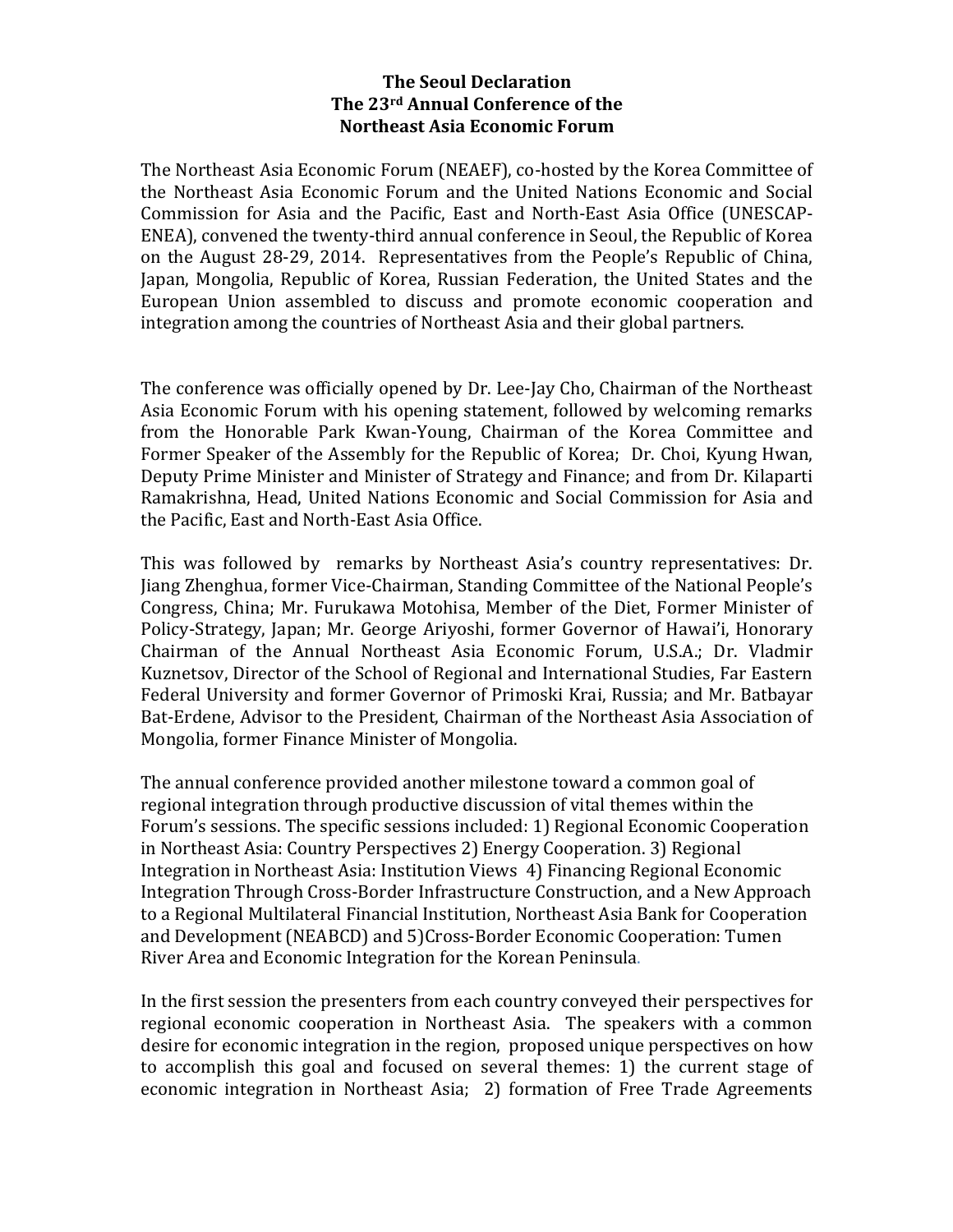(FTA) and their potentials for Northeast Asia; 3) Potentials for the Tumen River Area Development; 4) a bilateral partnership between Russia and Japan, and e.g. "Smart City" planning for increased energy efficiency across Asia; 4) challenges inherent in existing multilateral institutions and reforms to address future needs. The economic integration in Northeast Asia should be beneficial to all countries, and therefore, requires more active regional cooperation among members

The afternoon sessions on energy cooperation involved presentations on energy security, alternative energy, a low carbon future, energy infrastructure and physical connectivity in the region. The session discussed potential options for harnessing the benefits of geographical proximity and technical complementary between North-East Asia countries which encompass some of the most resource-rich and most resource-dependent countries in the world. Considering relatively high carbon intensity of North-East Asian economies, the session also looked at options for the linkages between energy connectivity/ cooperation and low carbon energy. To harness the benefits and to reduce carbon intensity from the current energy mix, various initiatives and solution proposals have been developed to promote subregional power interconnections and energy sustainability, these include: **Super Grid** / **Cross-border Power System** to generate and transmit electricity from energy resource-rich countries (Russia and Mongolia) to energy resource-poor countries (Japan and Republic of Korea); **Asian Energy Highway (AEH)** to develop an intergovernmental framework for an integrated regional power grid; **GOBITEC** project to harvest solar energy in the desert areas and transmit to high demand areas in NEA as Mongolia alone is estimated to have potential for over 13,000 TWh/year of renewable energy potential from wind and solar power sources; **Smart Grid** to integrate electrical and information infrastructure for better supply and demand management; and infrastructure connections for natural gas trade.

The third session addressed regional cooperation and integration within the Northeast Asian sub-region. Historically, regional cooperation has derived from the bottom-up, championed by business feeding the engines of economic growth. On the other hand, progress on institutional integration has been slow to catch up to market forces. In this regard, the support of top leaders and officials will remain a critical component to advancing the goals of sub-regional integration. The Forum recognized the ongoing efforts made by ESCAP and other stakeholders to build a growing momentum towards greater regional cooperation and integration. In particular, in Northeast Asia, the potential to exploit economic complementarities remains vast. Key areas of cooperation and integration include trade expansion, infrastructure, energy, environment, finance, and people-to-people exchanges. A multi-dimensional approach, beyond economic cooperation is proposed to address old and new challenges in Northeast Asia. The session also highlighted the need for stronger collaboration among, and engagement of subregional organizations such as the Trilateral Cooperation Secretariat of China, Japan and the Republic of Korea and the Greater Tumen Initiative (supporting China, Mongolia, Republic of Korea and the Russian Federation) to build trust and consensus among the Northeast Asian countries. Beyond the region, groups such as the German Federal Enterprise for International Cooperation (GIZ) are supporting regional cooperation by providing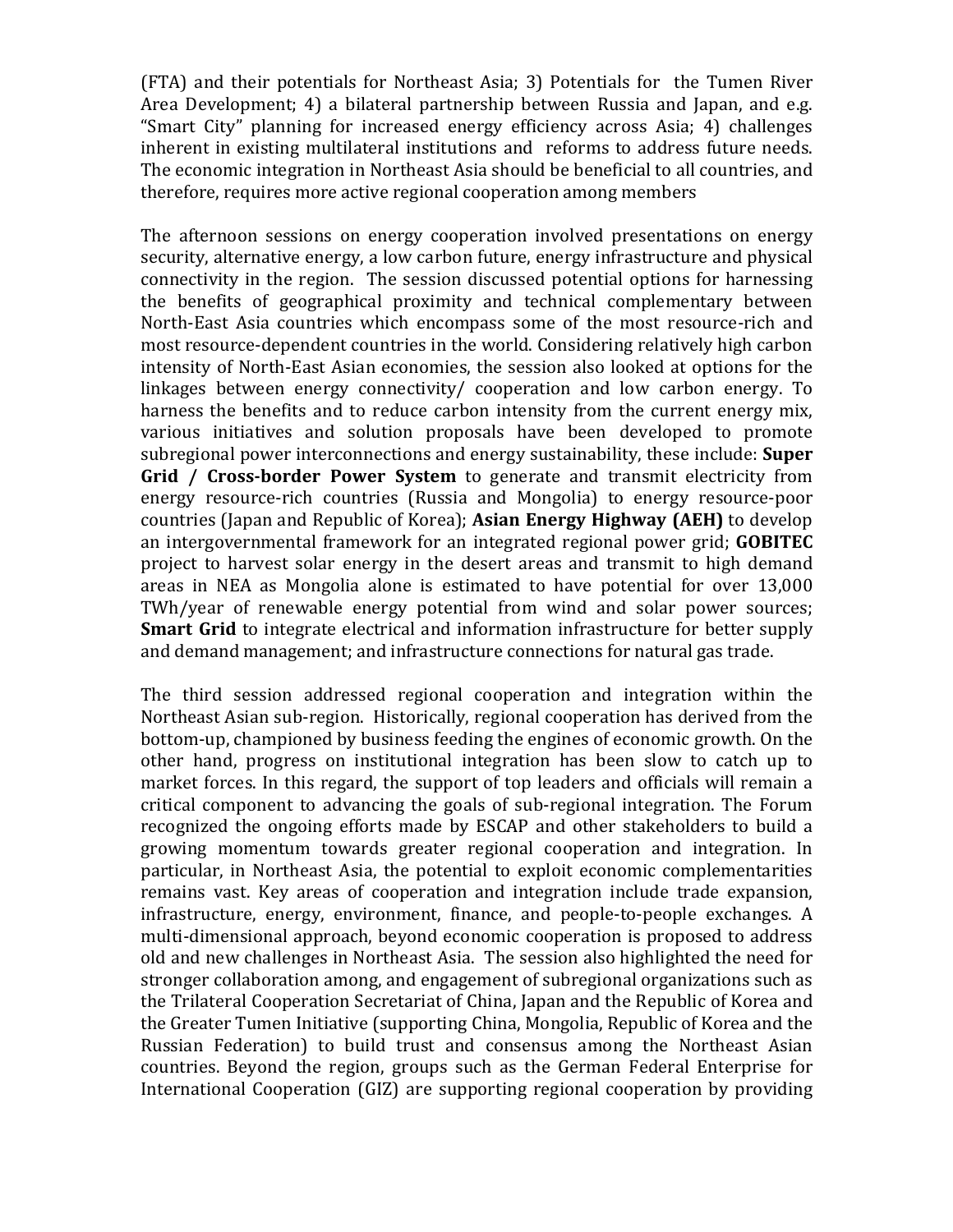advisory services, information exchange, and institution building recommendations. Northeast Asia is finding ways to build new rules of engagement for a future replete with new realities.

The session on financing regional economic integration through cross-border infrastructure resulted in substantially productive discussions, including one key issue of economic integration for the Korean Peninsula to ensure regional stability and the effective integration of North Korea, a part of Northeast Asia that requires significant functional and financial cooperation and development. South Korea is prepared for the economic integration process and anticipates that successful cooperation efforts will mark a beginning of a new chapter in history of peace and prosperity in Asia.

The conference sessions advanced the framework and mission for creating the new Northeast Asian Bank for Cooperation and Development Bank (NEABCD). Without such a Bank, it would be difficult for any single country to provide the large-scale and long-term financing necessary for meeting Northeast Asia's development, growth and stability needs as well as promoting investment by the private sector to improve the technological and innovative capabilities of Northeast Asia.

The Forum acknowledged key and potential challenges and benefits to establishing the NEABCD. Countries in the region are encouraged to establish an effective development bank to meet future infrastructure and economic needs in Northeast Asia. By 2020, Asia's developing countries will require enormous capital investment to address regional infrastructure needs. The World Bank and ADB, offer insufficient funding options for the sub-region due to resource constraints, current governance, and policy and program constraints. Northeast Asia recognizes that it must depend on itself going forward to fund and invest in growing infrastructure needs in the region.

The assessment of the current situation regarding the proposals for a BRICS Bank and China' Asian Infrastructure Investment Bank (AIIB) was made and discussed with conclusion that although with good intention, a BRICS Bank was not easy and the China's AIIB required more due diligence and preparatory research given the amount of capital proposed in contrast to the enormous capital requirements for all of Asia.

Representatives were commended for the work achieved thus far by experts focused on establishing the NEABCD, particularly the effort of the Research Center for Financial Cooperation under the leadership of the NEAEF located at Nankai University. Current institutions may still contribute to the NEABCD, although the new development bank's mission will support regional infrastructure requirements and advance strategic economic development plans in ways that others cannot. The Forum recognizes each country's view on the NEABCD including the economic integration of the Korean Peninsula, Japan's perspective on benefits and challenges for establishment of the NEABCD in the context of global financial system, and the new challenges the NEABCD may encounter.